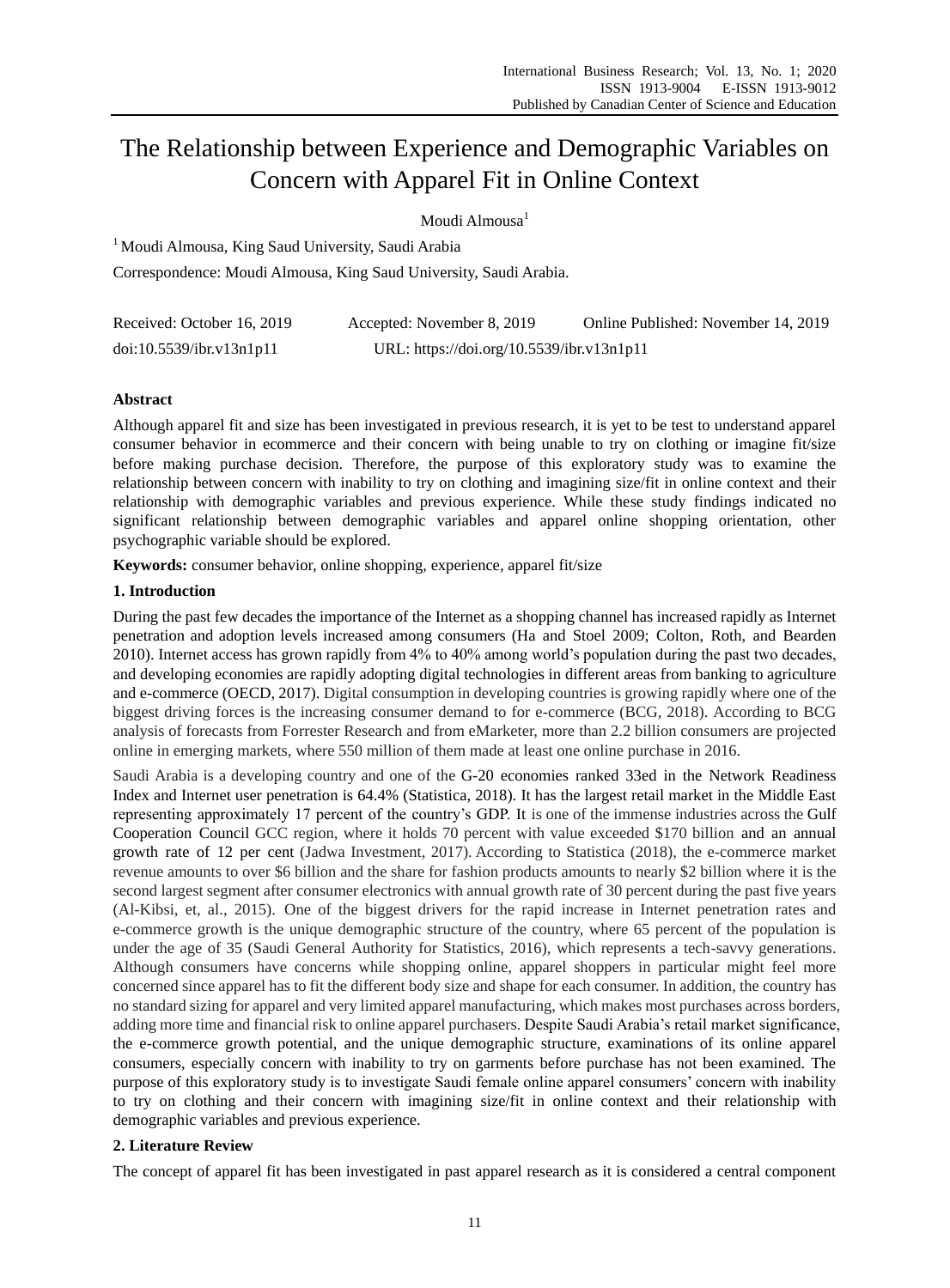of consumer satisfaction and apparel quality (Song & Ashdown, 2010). Brown and Rice (2001) defined apparel fit as "how well the garment conforms to the three-dimensional human body" (p. 153). Consumers view fit and size as one of the most important evaluation criteria when purchasing clothing from retail store (Hsu & Burns, 2002; Eckman, Damhorst, & Kadolph, 1990), as it is directly related to both the tactile elements, which is related to the level of comfort of the wearer and the visual element which is related to how the wearer is viewed by the public (Forst, 1988). Pervious research indicated that consumers are having problems with apparel fit and sizing as manufacturers and retailers are using different sizing charts (Clifford, 2011) causing consumers to spend more time in retail stores' fitting rooms and possibly causing frustration. Such issue might be more serious in countries with no previous sizing surveys and no standard sizing system for the population such as Saudi Arabia. No previous literature has been found investigating Saudi female consumers' satisfaction regarding ready-to-wear apparel.

### *2.1 Concern with Apparel Fit in Online Context*

During shopping online for apparel consumers may experience more difficulty regarding fit and size because of their inability to try on clothing before purchase. What makes the situation even more difficult is that clothing fit is determined not only by fit but other elements related to posture, and complex body proportions (Song & Ashdown, 2010). While shopping in a brick and mortar stores, consumers can physically try on garments and make visual and alive evaluation through examining the body-related information (Rosa, Garbarino & Malter, 2003). While shopping for clothing in online environments, consumers may rely on their imagination to picture the garment on their bodies. Since most apparel e-tailors use models with ideal body, consumers may attempt to visualize themselves wearing the garment they view in the website to evaluate if the garment would conform to their body shape and size. This imagination process may cause emotional distress to consumers by comparing their bodies to the ideal body of the model, which may result in self-discrepancy. Self-discrepancy theory delineates that individuals compare themselves to internalized values or "self-guides" where the self-discrepancy or the gap between the two results in emotional discomfort (Orellana-Damacela, et al., 2000).

Apparel is considered a high body-involving product where its usage experience is closely associated with fit and tactile information such as feel and touch (Rosa et al., 2003). Pastore, 2000; Rosa et al., (2003) argue that, while shopping online for apparel consumers make purchase decision by relying on their imagination, which may increase their risk. Previous research has identified three dimensions of perceived risk including time, financial, and product risk while shopping online for apparel related to inability to try on and touch the product before making the purchase (Forsythe et al., 2006). Almousa (2011) examined the influence of risk from a multidimensional perspective on intention to purchase apparel online and found that time and performance risks have the most significant influence.

Despite the popularity of apparel products in online context, it is faced with a major logistic challenge of high volume returns estimated around  $40 - 50$  percent of total online sales (Forbes, 2016). The differences in the sizing systems used by apparel retailers contributed to \$194 billion of retunes for apparel purchased online (National Retail Federation, 2010). Many startup technology companies are trying to provide B–B or B–C solutions to enable consumers to virtually try on or use sophisticated algorithms to predict the appropriate size for online consumer before purchasing apparel. Despite the importance of such issue for both online apparel retailers and consumers, previous researchers have not clearly identified consumers' concern with inability to try on garments before purchasing in online contexts. Few studies have investigated the subject from perspectives of developed countries' consumers where ecommerce infrastructure is established and e-retailers might be within border, which may reduce perceived risk. Since Internet transformed the world as a global village, international marketing researchers have stressed the significance of knowing what influence forging consumers and how they behave in online environments (Singh et al., 2006 and Colton et al., 2010). No research has been found examining consumers' concern with inability to try on garments in online contexts from developing countries. In this context, the current study attempts to fill the gap in this research area.

Previous research has indicated the importance of socio-demographic variables (Choudrie and Dwivedi, 2005; So, Wong and Sculli, 2005; Venkatesh et al., 2003; and Venkatesh and Zhang 2010) and level of experience (Venkatesh and Zhang 2010) in explaining consumer behavior in e-commerce. The diffusion of innovation theory (Rogers, 2003), proposed that socio-demographic variables play an important role in predicting technology adopters. Madden and Savage (2000) found that Internet early adapters in Australia were educated young males with high income. Almousa (2011) found age to be a significant predictor of using the Internet as a shopping channel, where young consumers; both male and female, adopt e-commerce more than older age groups. No previous studies were found that examined the relationship between socio-demographic variables and consumers' concern with inability to try on clothing in online environments. Through mirroring the evidence in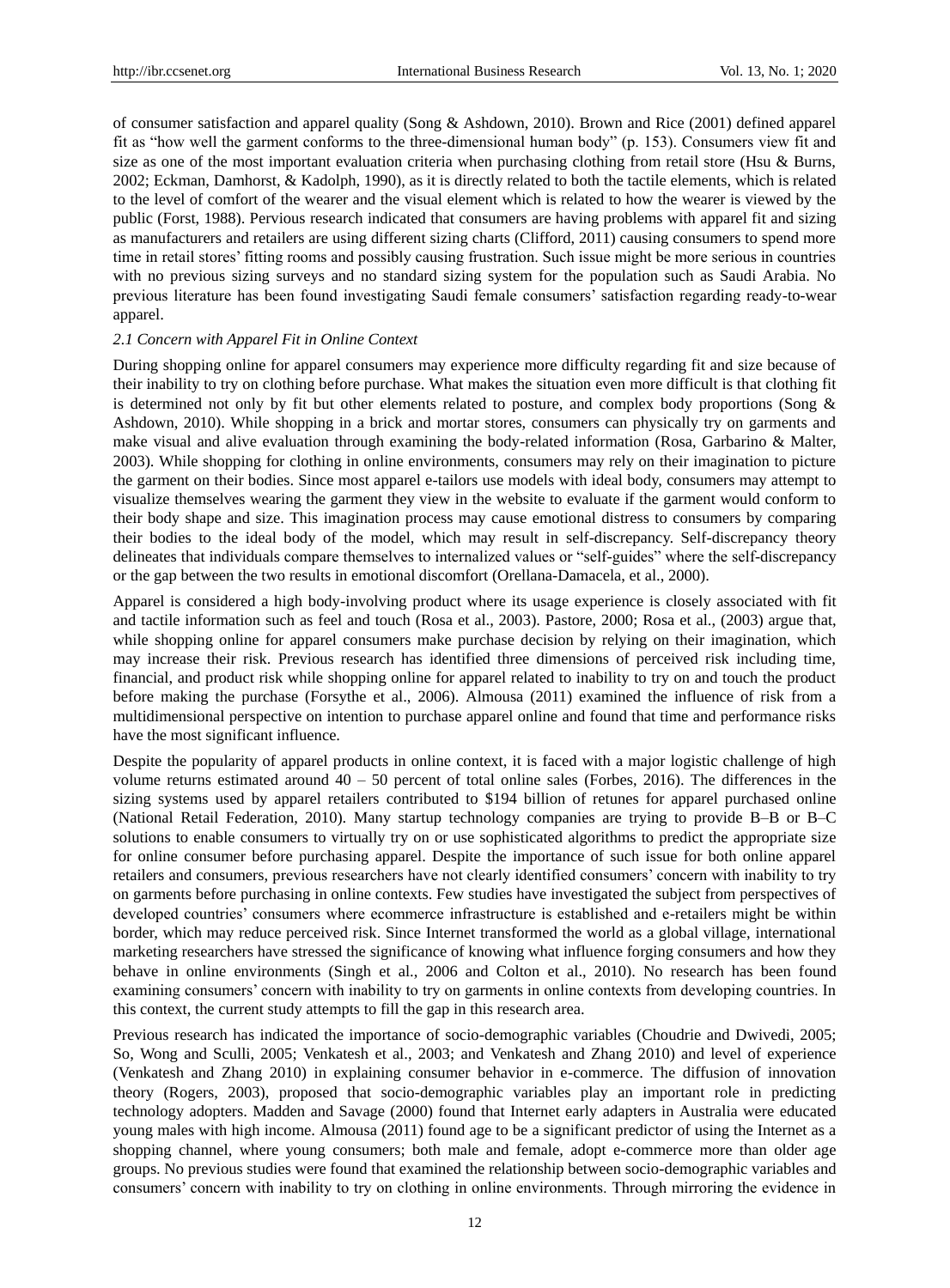previous research regarding the relationship between consumer behavior towards Internet use and adoption as a shopping channel and the socio-demographic variables, this research paper hypothesis that:

# **H1:** *There will be a statistically significant relationship between demographic variables (age, education, occupation, and income) and a) concern with inability to try on apparel products in online environments, and b) concern with imagining fit/size in online shopping.*

Experience can positively affects customers' intention to purchase online Zhou et al. (2007), where consumers with higher experience have more satisfaction with online shopping resulted in increased number of completed purchases. While Dholakia and Zhao (2010) argue that experienced customers are difficult to satisfy, because of obtained accumulated information. Previous research had investigated the direct or moderating effect of experience on different contexts of using the Internet such as intention to shop online (Hsieh and Liao, 2011; Khalifa and Liu 2007), perception towards online shopping Saprikis et al. (2010), and online banking (Dagger and O'Brien, 2010). Though, the influence of experience on inability to try on garments in online contexts has not been examined. Given this backdrop, this research hypothesis that:

# **H2:** *There will be a statistically significant relationship between online apparel shopping experience and concern with a) inability to try on apparel products in online environments, and b) concern with imagining fit/size in online shopping.*

## **3. Methodology**

The targeted sample for this study is young Saudi women. Apparel was chosen in this study as it is the second largest market segment in Saudi e-commerce in 2017. According to Statistica (2017), 64.2 percent of apparel online buyers are 18-34 years old and the number is expected to amount to 20.2m by 2023. Moreover, this young age group is tech savvy and familiar with using the Internet as a shopping channel (Seock and Norton, 2007b) and more involved with apparel products (Kim, Damhorst, Lee, 2002). A web-based survey was used to collect data for this study, where recruitment e-mail sent via electronic services to female students and staff in a large university in Riyadh, Saudi Arabia. The email includes an invitation to participate in the study with at least one online apparel purchase during the last six months as inclusion criteria, as well as a link to the survey. Before sending e-mail invitation, the questionnaire was pretested with 15 students to test for clarity and validity.

#### *3.1 Sample*

Data was collected during the month of May 2018, and 288 responses were collected. Four responses were eliminated due to not making any apparel online purchase during the six months prior to data collection. The majority of respondents' ages ranged between 18-28 years (82.9%) while (17.1%) ranged between 28-37 years. They were mainly single (87.8%) students (85.4%), and have bachelor degree (63.4%), high school (22%), and graduate degree (14.6%). Forty-tow percent of respondent monthly household incomes were in the middle-income category ranging between  $10,001 - 20,000$  Saudi riyals, (20.7%) in the low income category ranging between  $5,000 - 10,000$ ,  $(20.6%)$  in the upper middle ranging from  $20,001-30,000$ , and  $(15.9%)$  were in the high income category of over 30,000 Saudi riyals.

#### *3.2 Measures*

The questionnaire consisted of four parts, where the first part includes demographic information including (age, level of education, marital status, employment status, and household monthly income), and the second includes apparel online shopping orientation. The next part includes five attributes measuring consumers' concern with inability to try on clothing when shopping online, while the last part encompasses three attributes measuring consumers' concern with imagining fit/size when shopping online for clothing. These two scales were adopted from Kim and Damhorst (2013) using a seven-point Likert scale where  $(1 =$  strongly disagree and  $7 =$  strongly agree). The Apparel online shopping experience, was operationalize by number of purchases that customer made during the past six months prior to data collection and years of experience shopping online. Table 1 illustrates measurement items, descriptive statistics, and reported reliabilities.

Regarding respondents' apparel online shopping orientation, (39.1%) spent between 500 – 1000 S.R. on apparel products bought through the Internet during the six moths period prior to data collection. It appears that the majority of respondents purchased apparel online between 1-2 times (36.23%) and 3 - 4 times (37.68%) during the same period. More than fifty six percent of respondents have  $1 - 3$  year of experience of shopping for apparel products online, followed by (30.45%) have more than three yeas of experience (see Table 2).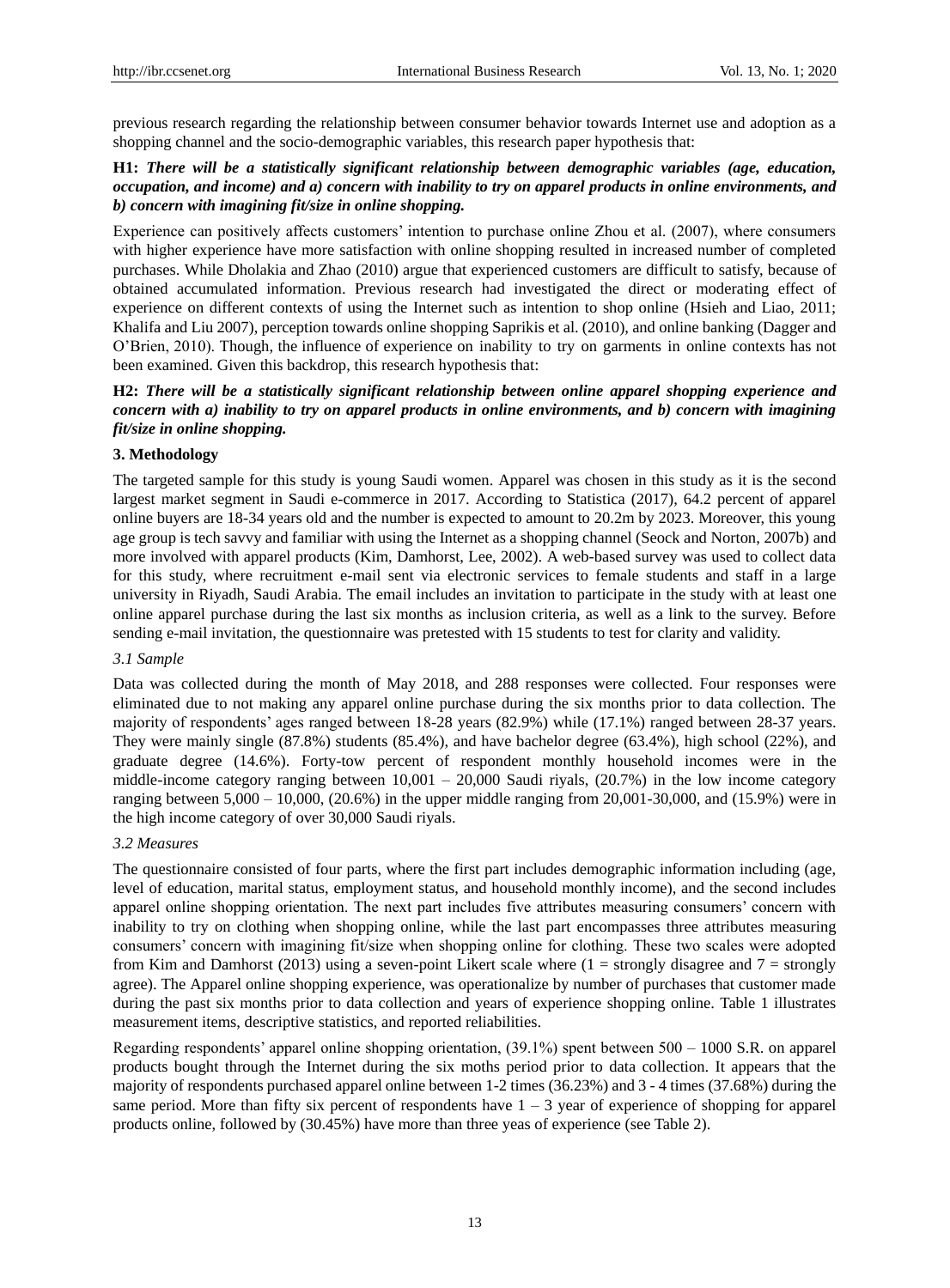Table 1. Descriptive statistics of study measurements and reported reliabilities

| <b>Dimension</b>                                                |     | $\mathbf{2}$ | 3    | 4    | 5     | 6    | 7     | Mean   | <b>SD</b> | Alpha Value |
|-----------------------------------------------------------------|-----|--------------|------|------|-------|------|-------|--------|-----------|-------------|
| Concern with inability to try on in shopping online for apparel |     |              |      |      |       |      |       | 1.9333 | .69423    |             |
| The fit of the garment may be                                   |     |              |      |      |       |      |       |        |           |             |
| different from what I see on the                                |     | 2.9          | 2.9  | 5.8  | 21.7  | 39.1 | 27.5  | 5.74   | 1.184     |             |
| website                                                         |     |              |      |      |       |      |       |        |           |             |
| The garment on the website may                                  |     |              |      |      |       |      |       |        |           |             |
| look different when I try it on at                              |     |              |      | 7.2  | 17.3  | 49.2 | 26.1  | 5.94   | .856      |             |
| home                                                            |     |              |      |      |       |      |       |        |           | .812        |
| The garment may fit differently on                              |     |              | 2.9  | 1.5  | 17.3  | 42   | 36.2  | 6.07   | .929      |             |
| me that it fits on the model                                    |     |              |      |      |       |      |       |        |           |             |
| Depending on the brand, the garment                             |     |              | 1.5  |      | 10.14 | 36.2 | 52.1  | 6.38   | .788      |             |
| fit may be different                                            |     |              |      |      |       |      |       |        |           |             |
| The garment may not fit all body                                |     |              |      | 2.9  | 13    | 44.9 | 39.13 | 6.20   | .778      |             |
| shapes and sizes                                                |     |              |      |      |       |      |       |        |           |             |
| Concern with imagining fit/size in online shopping              |     |              |      |      |       |      |       | 5.0000 | 1.2880    |             |
| Shopping in the website, I may have                             |     |              |      |      |       |      |       |        |           |             |
| a hard time picturing myself wearing                            | 2.9 | 7.2          | 4.3  | 15.9 | 33.3  | 21.7 | 14.5  | 4.928  | 1.508     |             |
| the garment                                                     |     |              |      |      |       |      |       |        |           |             |
| I may have a hard time imagining                                |     |              |      |      |       |      |       |        |           | .848        |
| the fit of the garment shopping in the                          | 2.9 | 5.8          | 10.1 | 15.9 | 23.2  | 27.5 | 14.5  | 4.913  | 1.560     |             |
| website                                                         |     |              |      |      |       |      |       |        |           |             |
| My guess about the garment fit may                              |     |              |      |      |       |      |       |        |           |             |
| not be correct when shopping in the                             | 1.4 | 2.9          | 8.7  | 10.1 | 31.9  | 31.9 | 13.0  | 5.159  | 1.335     |             |
| website                                                         |     |              |      |      |       |      |       |        |           |             |

Table 2. Percentage distribution of respondent's shopping orientation

| <b>Online shopping orientation</b>               | <b>Item</b>        | <b>Distribution</b> |
|--------------------------------------------------|--------------------|---------------------|
| Approximately, how much did you spend on         | $< 500$ S.R.       | 18.8%               |
| apparel bought online during the last six months | 500-1000 S.R.      |                     |
|                                                  | $1001 - 1500$ S.R. | 11.6 %              |
|                                                  | $1501 - 2000$ S.R. | 10.1 %              |
|                                                  | $>$ 2000 S.R.      | 20.3 %              |
| Approximately, how many times did you purchase   | 1-2 times          | 36.23 %             |
| apparel bought online                            | $3-4$              | 37.68 %             |
|                                                  | More than 4 times  | 18 %                |
| How long have you been using the internet to buy | Less than a year   | 13%                 |
| apparel online                                   | $1-3$ years        | 56.5%               |
|                                                  | More than 3 years  | 30.45 %             |

## **4. Results**

Correlation analysis was conduct to test research hypothesis wither there are relationship between consumers' demographics and previous experience on shopping online for apparel and their concern with inability to try on apparel product and imagining how they fit on the body when purchasing in ecommerce context. Although correlation coefficients for demographic variables were positively and negatively correlated with each other, results revealed that there were no significant correlation between respondents' inability to try on apparel product in online context and the five demographic variables of marital status, age, educational level, employment status, and monthly income  $(r = -.004, .015, .137, .031,$  and  $.185)$  respectively, and difficulty in imagining fit on the body (r = -.120, .080, .071, .000, and -.130) for the five demographic variables respectively, therefore H1a and H1b were not supported. Table 3 demonstrates the Pearson correlation matrix for the tested variables.

To test the second hypothesis, correlation analysis was performed and indicated that no significant correlation between consumers' previous experience on shopping online for apparel and their concern with inability to try on apparel products  $(r = .086, .086, .086, .016)$  for amount spent, number of purchases, and length of experience respectively. Correlation coefficients for imagining how they fit on the body when purchasing in ecommerce context  $(r = .011, -.010, and -.137)$  for amount spent, number of purchases, and length of experience respectively. Therefore, H2a and H2b were not supported (Table 4).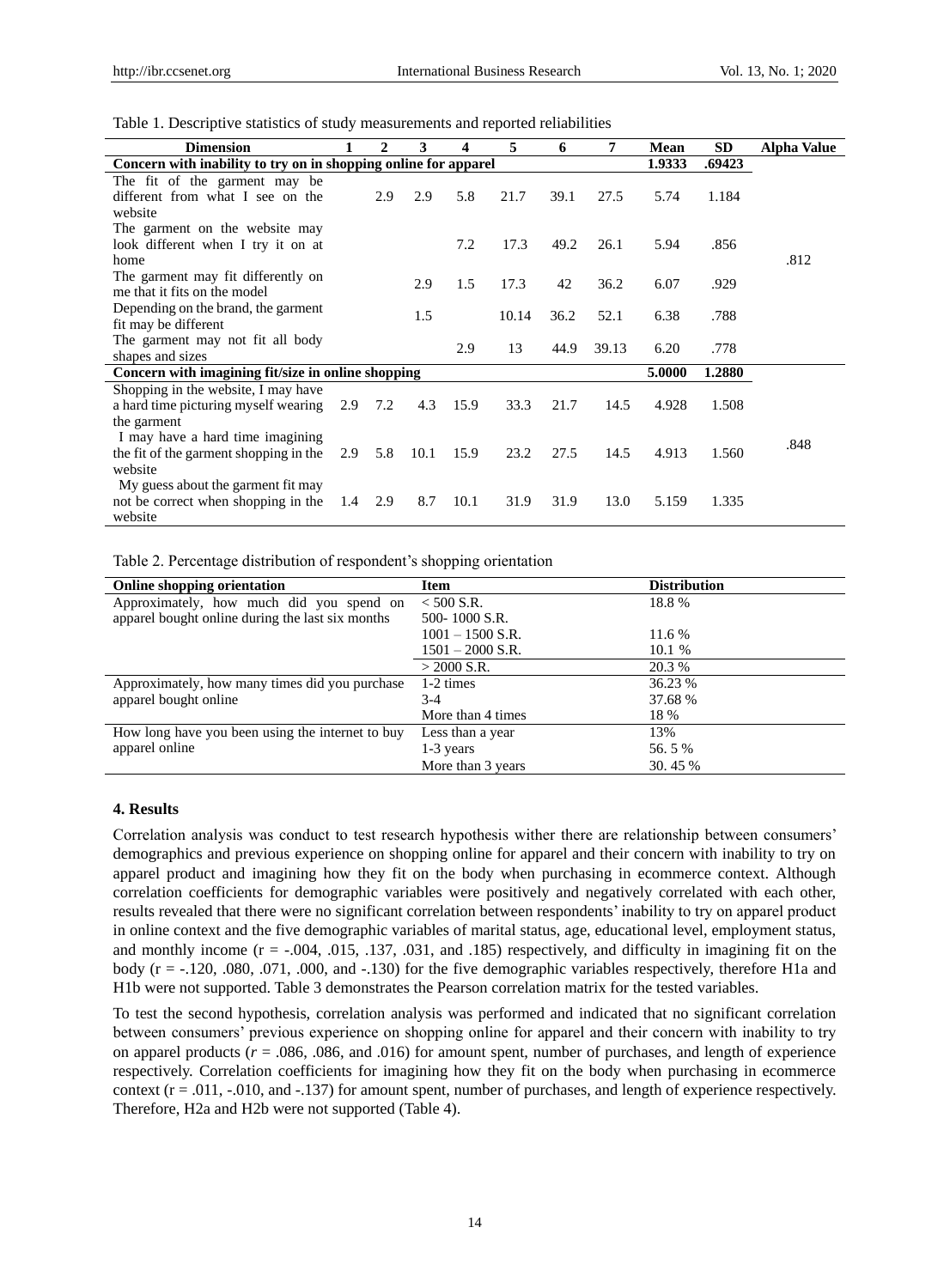|      |                          |                       |            | Correlation |      |         |         |  |
|------|--------------------------|-----------------------|------------|-------------|------|---------|---------|--|
|      | <b>Constructs</b>        |                       |            |             |      |         |         |  |
|      | <b>Marital Status</b>    |                       |            |             |      |         |         |  |
|      | Age                      | $-.448$ <sup>**</sup> |            |             |      |         |         |  |
|      | Educational Level        | $-.209$ <sup>**</sup> | $.352***$  |             |      |         |         |  |
| 4-   | <b>Employment Status</b> | $-.054$               | $.347***$  | .078        |      |         |         |  |
| -c   | Household Monthly Income | .198                  | $-.313***$ | $-.191$     | .012 |         |         |  |
| 6-   | Inability to try on      | $-.004$               | .015       | .137        | .031 | .185    |         |  |
| $7-$ | Imagining fit/Size       | $-.120$               | .080       | .071        | .000 | $-.130$ | $-.475$ |  |

Table 3. Correlation Matrix of demographic variables and Study Constructs ( $n = 284$ )

\*\* Correlation is significant at the 0.01 level (2-tailed).

\* Correlation is significant at the 0.05 level (2-tailed).

Table 4. Correlation Matrix of experience and Study Constructs ( $n = 284$ )

|                                             | <b>Correlation</b> |         |                      |     |  |  |  |
|---------------------------------------------|--------------------|---------|----------------------|-----|--|--|--|
| <b>Constructs</b>                           |                    |         |                      |     |  |  |  |
| 1- Inability to try on                      |                    |         |                      |     |  |  |  |
| 2- Imagining fit/size                       | $-.475***$         |         |                      |     |  |  |  |
| 3- Amount spent on apparel online purchases | .086               | .011    |                      |     |  |  |  |
| 4- Number of purchases                      | .068               | $-.010$ | $.580^{**}$<br>357** |     |  |  |  |
| 5- Years of experience                      | .126               | $-.137$ |                      | 239 |  |  |  |

#### **5. Discussion**

This cross-sectional exploratory study attempted to investigate the relationship between apparel online shoppers' demographic variables and previous experience and their concern with inability to try on apparel product and imagining how they fit on the body when purchasing in ecommerce context. Results for this study showed no significant correlation between demographic variables and consumers level of concern being unable to try on clothing and imagining fit on the body when purchasing apparel online. Although demographic variables were found to be good predictors and correlated with consumer behavior in ecommerce (Venkatesh et al., 2003 and Choudrie and Lee, 2004), it is yet to be tested specifically with regard to this study variables.

A surprising finding was that experience in shopping online for apparel products has no significant correlation with consumers' concerns about not being able to try on or imagine fit/size when purchasing clothing online. It appears that experienced online apparel shoppers perceive similar concerns as other shoppers with less experience. This finding is consistent with Kim and Damhorst (2013) that these two dimensions were correlated with inability to try on products online. This might be attributed to that both designers and manufacturers do not apply standard sizing measurements. In addition to size, fit is evaluated through different attributes including posture, fabric drape, and complex body proportions (Song and Ashdown, 2010). It suggests that the information provided by retailers weather it is written, pictures, or videos, were not enough in reducing consumers' concerns. In order to reduce consumers' concerns, online retailers should include more information regarding size and fit such as sizing charts ease, and fit type in addition to fabric components and drape. Other solution for reducing consumers' concerns for not being able to try on clothing before purchase is collaborating with any technological startup that provides a platform to predict or recommend size for their customers after providing some demographic and measurement information. Such platforms work as enablers for reducing concern regarding size and fit for consumers as well as lowering return rate for online retailers. Despite the importance of apparel size and fit in online shopping channel, limited research has investigated this issue which is directly related to the major logistic challenge to apparel online retailer. More research is needed to understand possible applications or practices that can reduce consumers' risk as well as to reduce apparel returns. Moreover, future research should investigate other possible variables associated with concern with inability to try on or imagine fit/size when shopping for apparel online and to replicate this study to validate findings.

# **References**

- Al-Kibsi, G., Woetzel, J., Isherwood, T., Khan, J., Mischke, J., & Noura, H. (2015). *Saudi Arabia beyond oil: the investment and productivity transformation*. Retrieved March 39, 2019, from http://www.mckinsey.com
- Almousa, M., (2011). Perceived Risk in Apparel online Shopping: A multi Dimensional perspective. *Canadian Social Science*, *7*(2).
- BCG. (2018). *Digital consumers, Emerging markets, and the \$4 trillion future*. Retrieved from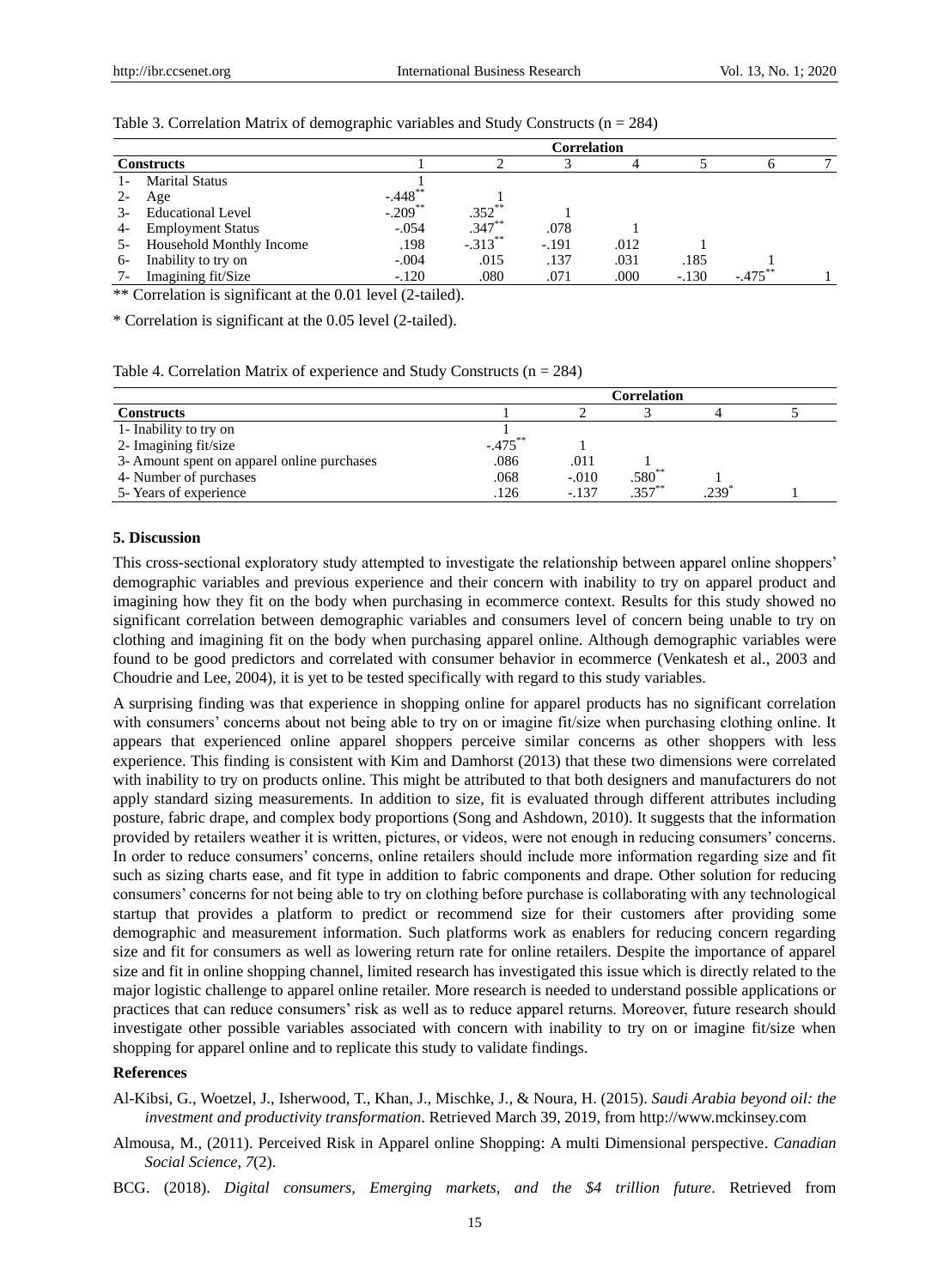http://image-src.bcg.com/Images/BCG-Digital-Consumers-Emerging-Markets-and-the-%244-Trillion-Futur e-Sep-2018\_tcm9-202652.pdf

- Brown, P., & Rice, J. (2001). *Ready-to-wear apparel analysis*. Upper Saddle River, NJ: Prentice Hall.
- Choudrie, J., & Dwivedi, Y. K. (2005). The demographics of broadband residential consumers of a British local community: the London borough of Hillingdon. *Journal of Computer Information Systems, 45*(4), 93-101. https://doi.org[/10.1080/08874417.2005.11645860](https://doi.org/10.1080/08874417.2005.11645860)
- Clifford, S., (2011). One size fits no body: Seeking a steady 4 or 10. *The New York Times*, p. 1.
- Colton, D. A., Roth, M. S., & Bearden, W. O. (2010). Drivers of international e-tail performance: the complexities of orientations and resources. *Journal of International Marketing*, *18*(1), 1-22. https://doi.org/10.1509/jimk.18.1.1
- Dagger, T. S., & O'Brien, T. K. (2010). Does experience matter? Differences in relationship benefits, satisfaction, trust, commitment and loyalty for novice and experienced service users. *European Journal of Marketing*, *44*(9/10), 1528-1552. https://doi.org/10.1108/03090561011062952
- Dholakia, R., & Zhao, M. (2010). Effects of online store attributes on customer satisfaction and repurchase intentions. *International Journal of Retail & Distribution Management, 38*(7), 482-496. https://doi.org/10.1108/09590551011052098
- Eckman, M., Damhorst, M. L., & Kadolph, S. J. (1990). Toward a model of the in-store purchase decision process: Consumer use of criteria for evaluating women's apparel. *Clothing and Textiles Research Journal*, *8*(2), 13-22. https://doi.org/10.1177/0887302X9000800202
- Forbes. (2016). *Saudi Arabia.* Retrieved from http://www.forbes.com/places/saudi-arabia
- Forsythe, S., Liu, C., Shannon, D., & Gardner, L. C. (2006). Development of a scale to measure the perceived benefits and risk of online shopping. *Journal of Interactive Marketing, 20*(2), 55-75. https://doi.org/10.1002/dir.20061
- Frost, K. (1988). *Consumer's perception of fit and comfort of pants* (Unpublished master's thesis). University of Minnesota, St. Paul.
- Hsieh, J. Y., & Liao, P. W. (2011). Antecedents and moderators of online shopping behavior in undergraduate students. *Soc. Behav. Pers, 39*(9), 1271-1280. https://doi.org/10.2224/sbp.2011.39.9.1271
- Hsu, H. J., & Burns, L. D. (2002). Clothing evaluative criteria: a cross-national comparison of Taiwanese and United States consumers*. Clothing and Textiles Research Journal*, *20*(4), 246-252. [https://doi.org/10.1177/0887302X0202000408](https://doi.org/10.1177%2F0887302X0202000408)
- [Hye‐Shin,](https://www.emeraldinsight.com/author/Kim%2C+Hye-Shin) K., Mary, L., [& Damhorst,](https://www.emeraldinsight.com/author/Lynn+Damhorst%2C+Mary) K. L. (2002). Apparel involvement and advertisement processing: A model. *Journal of Fashion Marketing and Management: An International Journal, 6*(3), 277-302. https://doi.org/10.1108/13612020210441364
- INSEAD, *Global Information Technology Report* (2016). Retrieved from [http://www3.weforum.org/docs/GITR2016/WEF\\_GITR\\_Full\\_Report.pdf](http://www3.weforum.org/docs/GITR2016/WEF_GITR_Full_Report.pdf)
- Jadwa Investments Annual Report. (2017). Retrieved from http://www.jadwa.com/en/reportssection/about-jadwa/annual-reports/report-2017
- Khalifa, M., & Liu, V. (2007). Online consumer retention: contingent effects of online shopping habit and online shopping experience. *European Journal of Information Systems, 16*, 780-792. https://doi.org/10.1057/palgrave.ejis.3000711
- Kim, H., & Damhorst, M. (2013). Gauging concerns with fit and size among young consumers in online shopping*. Journal of Textile and Apparel Technology and Management, 8*(3), 1-14. Retrieved from <https://ojs.cnr.ncsu.edu/index.php/JTATM/article/view/4566/2538>
- Madden, O., & Savage, S. J. (2000). Some economic and social aspects of residential Internet use in Australia. *The Journal of Media Economics*, *13*(3), 171-185. [https://doi.org/10.1207/S15327736ME1303\\_2](https://doi.org/10.1207/S15327736ME1303_2)

National Retail Federation. (2010). *State of Retailing Online Report*. Retrieved from https://nrf.com/resources/state-retailing-online

*OECD Digital Economy Outlook.* (2017). OECD Publishing, Paris.

Orellana-Damacela, L. E., Tindale, T. S., & Suarez-Balcazar, Y. (2000). Decisional and behavioral procrastination: